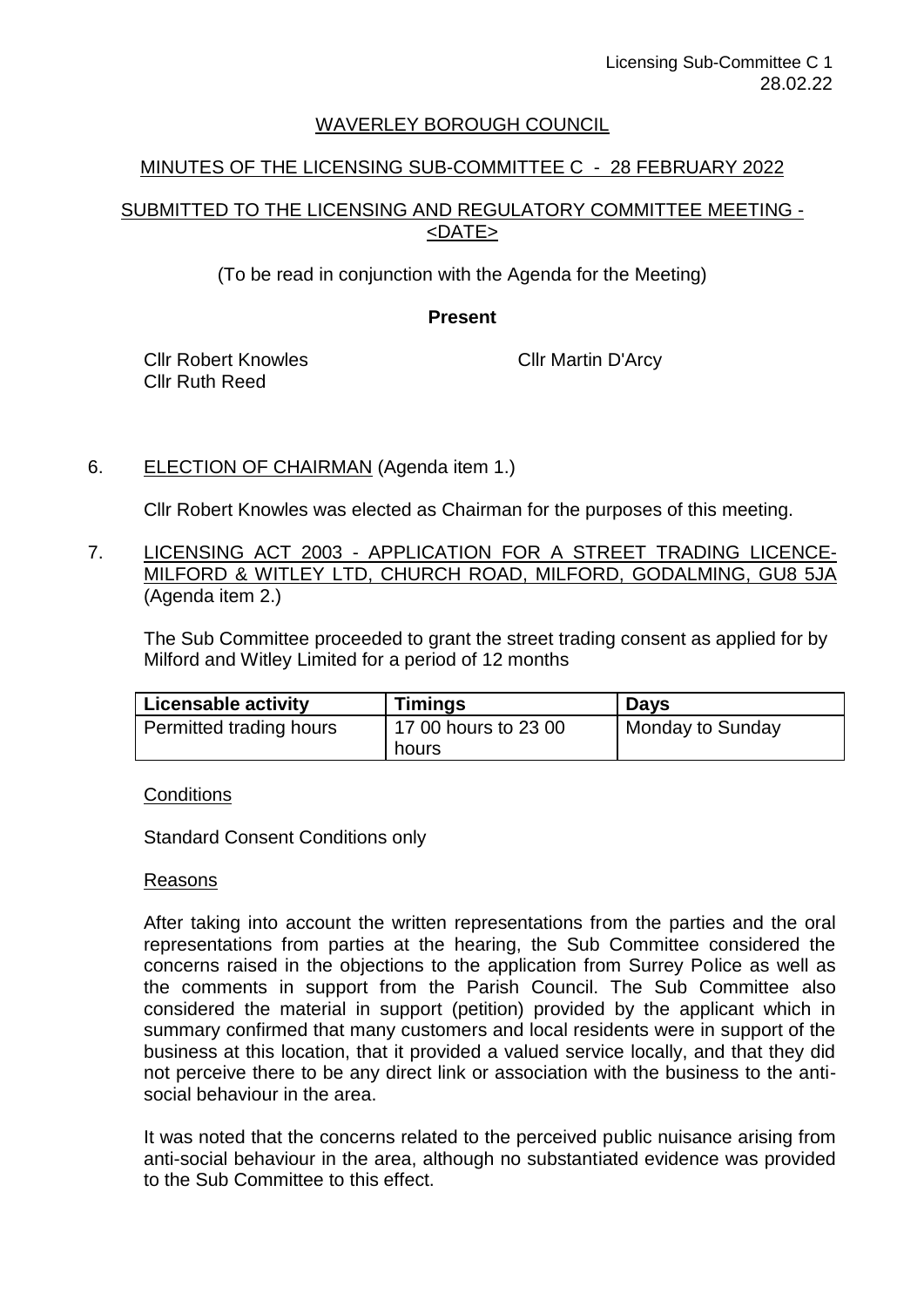In reaching its decision the Sub Committee considered the Street trading policy and the Local Government (Miscellaneous Provisions) Act 1982 - Schedule 4 Street Trading.

### Right to appeal

A person aggrieved by the decision of the Licensing Sub Committee may make an application to the High Court for judicial review of the decision.

8. LICENSING ACT 2003 - APPLICATION FOR A NEW PREMISES LICENCE - HILLTOP KITCHEN, COMBE FARM BUILDINGS, ALLDENS LANE, GODALMING, SURREY, GU8 4AP (Agenda item 3.)

The Sub-Committee carefully considered the application for a new premises licence, taking into account the representation(s) received, representations made, statutory guidance and the Council's Statement of Licensing Policy (August 2018 to July 2023).

**Decision** 

That the application made by Pickle and Wedge Limited for a new premises licence be granted under the Licensing Act 2003 in respect of the premises known as Hilltop Kitchen, Combe Farm Buildings, Alldens Lane, Godalming, Surrey GU8 4AP as follows:-

 $\Box$ Sale of Alcohol: (on the premises only) 1200 to 1800 Monday to Wednesday 1200 to 2300 Thursday to Sunday

Opening hours:  $\Box$ 0900 to 1800 Monday to Wednesday 0900 to 2300 Thursday to Sunday

#### **Conditions**

The operation of the premises under the licence shall be subject to the relevant mandatory conditions, conditions derived from the operation schedule highlighted in section M of the application form and the additional conditions agreed by the applicant with Surrey Police (set out on page 42 and subsequent pages of the Committee report). In addition, the Sub-Committee accepted the applicant's offer set out below in relation to storage / disposal of glass:-

1. The premises licence holder will ensure that glass bottles will not be placed in external refuse receptacles after 1900 hours

#### Reasons

The reasons for the decision are as follows:-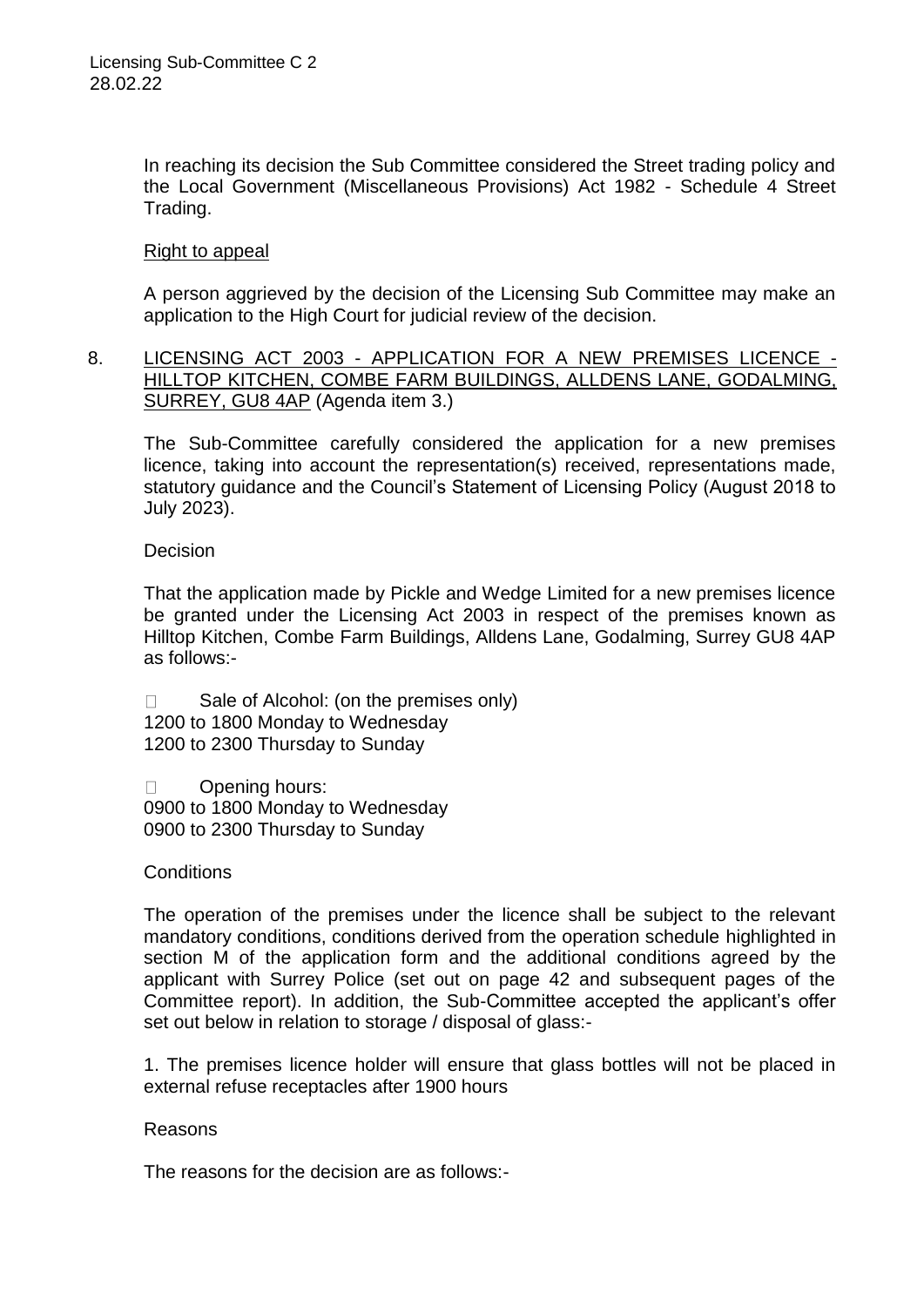The licensing sub-committee heard from the applicant who through his advocate outlined the application in summary and provided further detail. The applicant confirmed the extension of hours and arrangements sought were with a view to allowing evening events and provide flexibility for the business. The applicant in its written application clarified that were the committee minded to grant the application, it would be their intention to surrender the licence which was already in place.

The licensing sub-committee considered all of the oral and written representations before it

It was apparent to the sub-committee from the committee papers and representations made that the applicant had engaged with the representative of Surrey Police (Licensing Officer) in advance of the hearing. It was noted that a number of conditions had been agreed to address concerns regarding the licensing objective of crime and disorder (as well as others).

The sub-committee noted in line with the s182 statutory guidance the Police should be viewed as the main source of advice and expertise on this licensing objective. The sub-committee noted that in addition to addressing the licensing objective of prevention of crime and disorder, the Police had not felt it necessary to suggest further conditions beyond those agreed with the applicant regarding the separate licensing objectives of public safety, prevention of nuisance (which had been raised by objectors) and or protection of children from harm.

The sub-committee noted concerns raised in the written representations regarding planning issues, which were distinct from considerations of and the remit of the licensing sub-committee, as confirmed in the Council's statement of licensing policy at paragraph 18.4.

In relation to the written representations made relating to noise nuisance, the subcommittee noted and considered carefully the comments received, however, felt that the issues were based on possible concerns only, and within the licensing policy the suggestion was that appropriate focus ought to be on the most sensitive periods (2300 hours to 0800) which were outside the proposed hours of operation of the establishment in any event. The sub-committee noted by way of further support that there had already been a significant number of 'pop up events' at the site which had previously operated on the basis of temporary event notices (TENs) all of which had taken place successfully and without issue. The sub-committee also considered the character or the area and nature of the proposed activities, noting that the establishment was intended to primarily operate as a restaurant venue, with evening sittings effectively only on a fortnightly basis, rather than being considered as a drinking establishment.

In relation to general noise concerns raised (public nuisance), the Sub-Committee was satisfied overall with the arrangements in place and responsible attitude of the applicants and it was felt that further conditions would not be necessary in order to promote the licensing objectives on the basis of the evidence before the subcommittee. Further, the sub-committee recognised the important role of the business in the local community, acknowledged within the statement of licensing policy, and as evidenced by a number of individuals who had provided references and or attended the hearing in support.